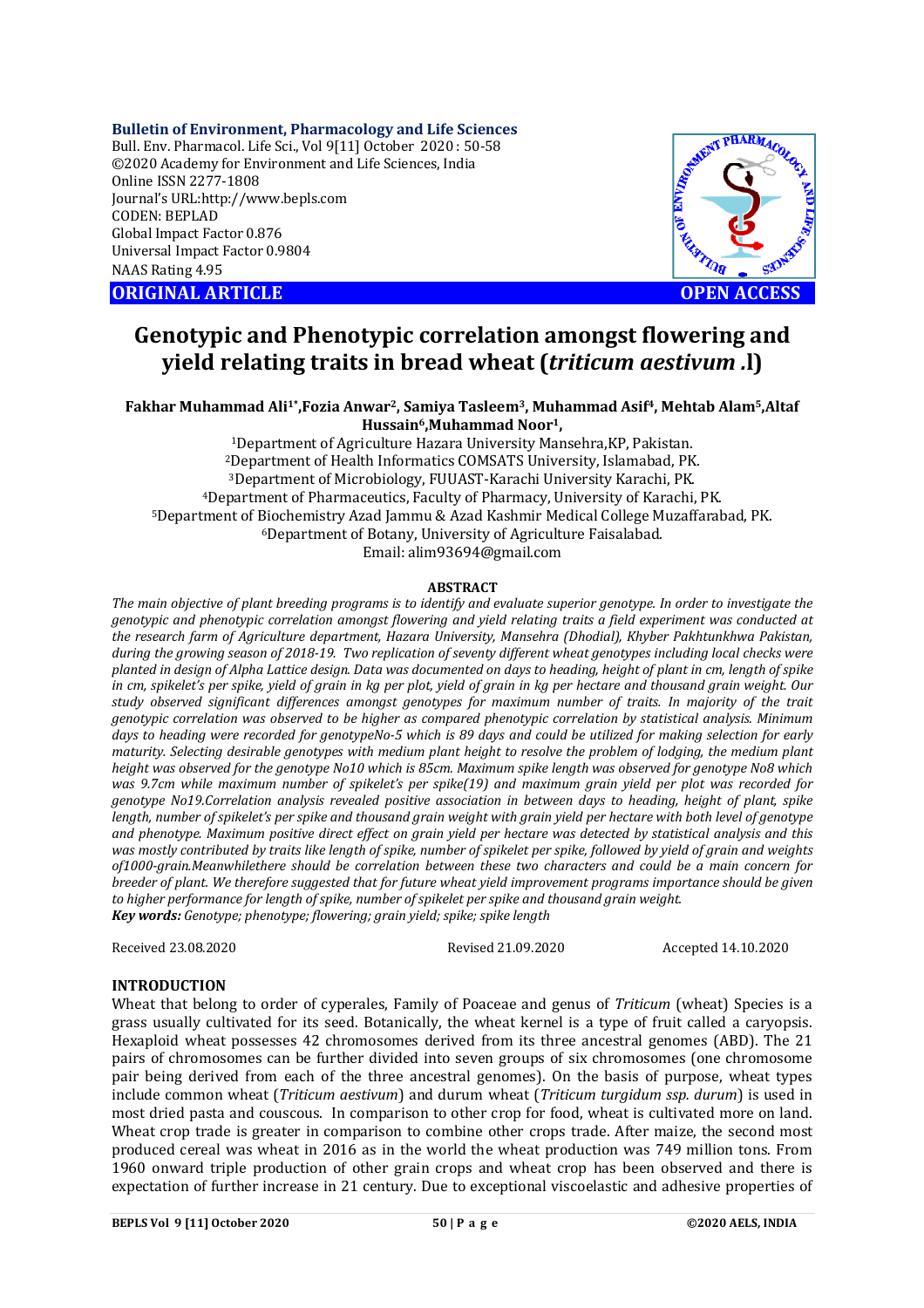gluten protein of wheat the world demand for the wheat is increasing continuously. The presence of this protein help in processed food production. Basically wheat is a temperate zone crop but it has adopted all the climates of the world due to its genetic diversity. Wheat has the ability to adopt different environment ranging from -35 $C^0$  in stage of vegetation to over  $40C^0$  in grain filling period [1]. For the mainstream population of world wheat is most vital and strategic crop.36% population of the world use wheat as staple food. In the global consumption wheat delivers about 55% of the carbohydrates and 20% of the food calories. Wheat has its importance as a source of carbohydrate. It has leaded the world as a source of vegetal protein in human food. The content of protein in wheat is 13%. In the world as wheat is the most important crop, out of total crop land of globe it occupies 17%, 40% population of the world is feeding by wheat, in total food calories it cover about 20% and it is also a rich source of protein [2]. The aim of the world-wide breeding program is mainly for recognition of genotype in order to achieve good food quality, high yield and adaptation to various agro-ecosystems (3).As for as agricultural policies are concerned wheat in Pakistanis important grain crop. In Pakistan wheat cover about 70 percent of the season of winter and around 37% of the cropped area. It has contribution of about 10% in agriculture and around 2.1% contribution in national GDP [4]. At the end of last century self-sufficiency has been attained by Pakistan in wheat and entered into export market. To develop new varieties of wheat, Pakistan has done a considerable job and progress has been made to increase production. Considerable effort has been done to develop new varieties of wheat and production has been increased in the country. Pakistan has been produced25.4 million tons of wheat from area of9.23 million hectares during 2016. In Pakistan area total area under cultivation is 9.23 million hectares. Total area under cultivation in Khyber Pakhtunkhwa 730.5 thousand hectares. Wheat requirements of KP is 2.5 million tons, while it produced 1.5 million tons only. To make it self-sufficient in wheat, wheat regions must be improved [4].The main focus on wheat breeding efforts in Pakistan is to develop high grain production varieties and rust tolerance and resistance varieties. Selection of progeny and its breeding depend upon the genetic variability in population. [5].There are two ways to increase yield of wheat. It can be increased by cultivating large area or by increasing per unit area yield. Presently, there is no possibility to upturn cultivating area due to other crop of winter and scarcity of water. The get more yield per unit area is only possible by proper management and growing varieties that give high yield. It is important to get information about interrelationship amongst several yield before the initiation of any breeding program. To determine the level of association of numerous yield attributing characters the correlation of genotype and phenotype is important. By proper utilization of the existing resources of information and genetics, the yield can be increased. Among different traits information of correlation is crucial in plant breeding. If there is positive correlation between two traits then by improving the other trait one trait can be improved. Understanding of the association of different characters with grain yield is provided by correlation studies beside with path analysis(6).Keeping in mind the previous evidence so our study was directed to get evidence on correlation of genotype and phenotype amongst flowering and yield relating traits in bread wheat. The main aim of our study was evaluation of wheat germplasm for maturity and yield qualities and to determine the genotypic and phenotypic correlation amongst several characters and their impact on grain production.

# **MATERIAL AND METHODS**

In order to investigate the genotypic and phenotypic correlation amongst flowering and yield relating traits a field experiment was conducted at the research farm of Agriculture department, Hazara University, Mansehra (Dhodial), Khyber Pakhtunkhwa Pakistan, during the growing season of 2018-19. Two replication of seventy different wheat genotypes including local checks were planted in design of Alpha Lattice design (Table 1). Each genotype was planted in 4 rows. The distance between two rows was kept30 cm while distance between plants was kept 15cm.Data was documented on days to 50% heading, plant height (cm), spike length (cm), spiklets/spike, 1000 grain weight (g), grain yield (kg/ha).Data regarding yield related characters viz. days to heading, plant height (cm),spike length (cm), number of spiklets/spike, grain number/spike and one thousand grain weight (g) were documented from 4 protected plants nominated casually from central two rows. Data for days to heading were noted when50 percent of the spikes appeared from the flag leaf region. Correspondingly, days to maturity were calculated from date of sowing to date when 50 percent spikes color changed from golden brown. Filling of grain time was calculated by decreasing heading days from the days of maturity. Days to heading data was measured by totaling the number of days from sowing to the days to till 50% of the head rise from leaf sheath. Plant height (cm) was calculated in cm by using meter rod from ground level to the top of the spike. Spike length (cm)was calculated in cm from the base to the tip of the spike and awns were excluded. Number of spikelet's/spike was measured by enumerating the number of spiklets per spike in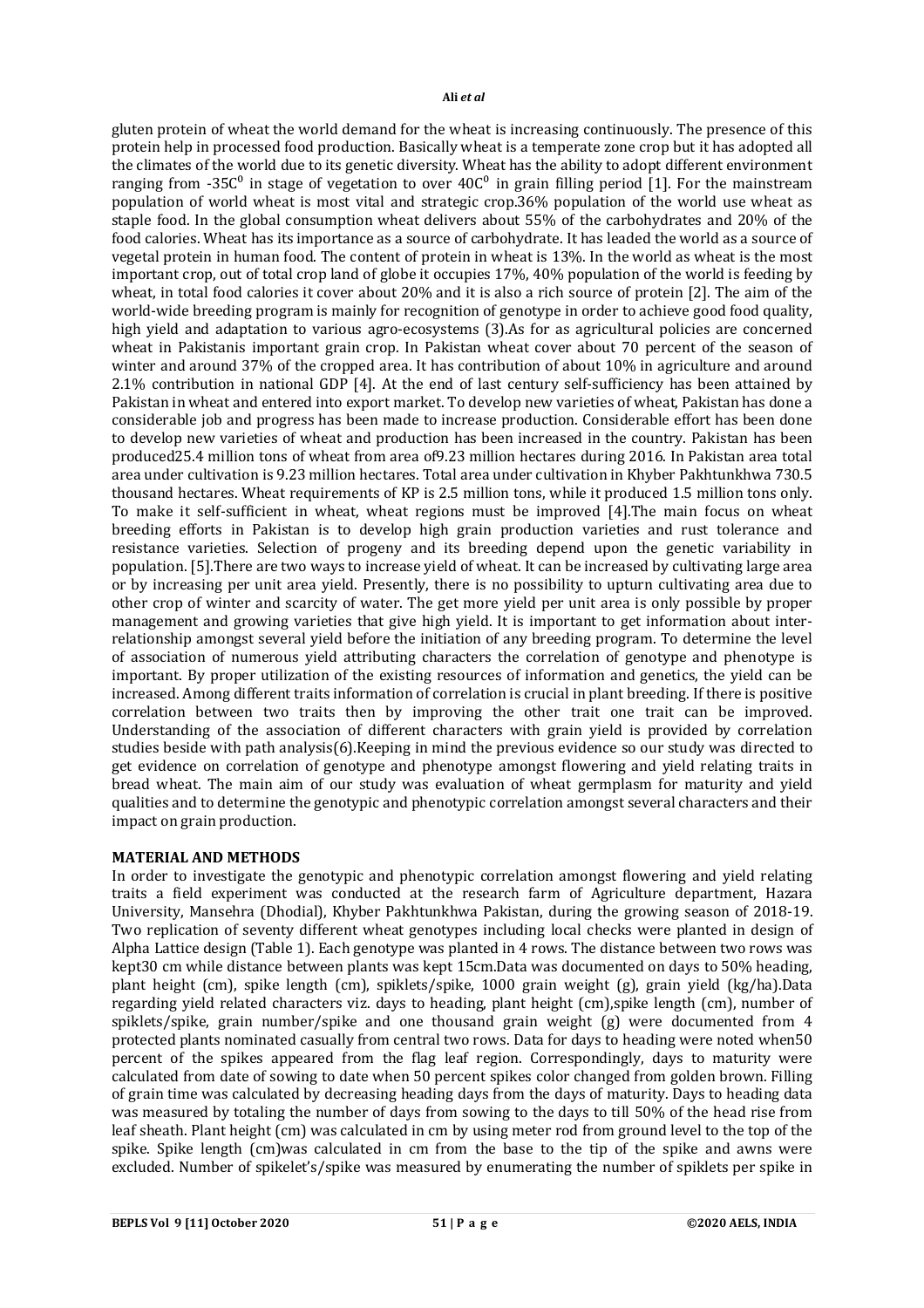the middle two rows of plot. One thousand grain weight (gm)was calculated by counting 1000 grains of each genotype and weighed using digital weight balance.

Grain yield was determined by flailing all the plants of each genotype, weighed and converted in kg/ha. Grain Yield (kg ha-1)of each plot was determined in tones after reaping and regulating fresh ear weight to 150 g kg $^{-1}$  grain moisture (7) using the formula given below:

$$
Grain Yield Kg ha^{-1} = \frac{(100 - MC) \times FEW \times Shelling Co - efficient \times 10,000 - (100 - 15) \times Plot Area}
$$

Here,

MC = moisture content (%) in grains at harvest FEW=Fresh ear weight (kg) at harvest Shelling Co-efficient = Shelling % age/100

| Entry          | Pedigree                                                       | Entry    | Pedigree                                                              |
|----------------|----------------------------------------------------------------|----------|-----------------------------------------------------------------------|
| 2018-19        |                                                                | 2018-19  |                                                                       |
| $\mathbf{1}$   | NELOKI//SOKOLL/EXCALIBUR                                       | 36       | PRL/2*PASTOR//KACHU                                                   |
| $\overline{c}$ | KRL 19/QUAIU #1//BECARD/QUAIU<br>#1                            | 37       | BORL14*2//KFA/2*KACHU                                                 |
| 3              | SUP152*2/TECUE<br>#1//FRNCLN*2/TECUE #1                        | 38       | BORL14*2//KFA/2*KACHU                                                 |
| 4              | MUU/KBIRD//KACHU/KIRITATI                                      | 39       | BORL14*2//MUNAL #1/FRANCOLIN #1                                       |
| 5              | BECARD/QUAIU #1//BORL14                                        | 40       | KUTZ*2/5/UP2338*2/VIVITSI/3/FRET2/TUKURU//FRET2/4                     |
|                |                                                                |          | /MISR 1                                                               |
| 6              | MUCUY                                                          | 41       | KUTZ*2//KFA/2*KACHU                                                   |
| $\overline{7}$ | #1/YUNMAI<br><b>KACHU</b>                                      | 42       | WBLL1*2/SHAMA//BAJ#1*2/3/BORL14                                       |
|                | 47//KACHU/4/MUU<br>#1//PBW343*2/KUKUNA/3/MUU/5/K<br><b>UTZ</b> |          |                                                                       |
| 8              | TRCH/SRTU//KACHU/3/BORL14                                      | 43       | KACHU//WBLL1*2/BRAMBLING/3/BAJ<br>#1/AKURI/4/KACHU//WBLL1*2/BRAMBLING |
| 9              | PRL/2*PASTOR//PBW343*2/KUKUNA                                  | 44       | Ghandum-I                                                             |
|                | /3/ROLF07/4/KFA/2*KACHU                                        |          |                                                                       |
| 10             | NELOKI//KFA/2*KACHU                                            | 45       | SUP152/BAJ #1//TRCH/HUIRIVIS #1/3/SUP152/BAJ #1                       |
| 11             | NELOKI//KFA/2*KACHU                                            | 46       | SUP152/BAJ #1//TRCH/HUIRIVIS #1/3/SUP152/BAJ #1                       |
| 12             | BORL14/MUNAL #1                                                | 47       | SUP152/BAJ #1/4/BAJ                                                   |
|                |                                                                |          | #1/3/KIRITATI//ATTILA*2/PASTOR/5/SUP152/BAJ #1                        |
| 13             | BORL14/MUNAL #1                                                | 48       | SUP152/BAJ #1/4/BAJ                                                   |
| 14             | BORL14/MUNAL #1                                                | 49       | #1/3/KIRITATI//ATTILA*2/PASTOR/5/SUP152/BAJ #1<br>BAI                 |
|                |                                                                |          | #1/3/KIRITATI//ATTILA*2/PASTOR*2/4/MUTUS*2/TECUE                      |
|                |                                                                |          | #1                                                                    |
| 15             | BORL14/FITIS                                                   | 50       | WBLL1*2/BRAMBLING//WBLL1*2/BRAMBLING/3/2*BORL14                       |
| 16             | BORL14//BECARD/QUAIU #1                                        | 51       | PRL/2*PASTOR//KACHU                                                   |
| 17             | FITIS/3/KACHU #1/KIRITATI//KACHU                               | 52       | WBLL1*2/BRAMBLING//WBLL1*2/BRAMBLING/3/2*BORL14                       |
| 18             | FITIS/3/KACHU #1/KIRITATI//KACHU                               | 53       | WBLL1*2/BRAMBLING/3/KIRITATI//PBW65/2*SERI.1B*2/4                     |
|                |                                                                |          | /PRL/2*PASTOR*2//FH6-1-7                                              |
| 19             | KACHU//WBLL1*2/BRAMBLING/3/KA                                  | 54       | KIRITATI/WBLL1//2*BLOUK #1*2/3/KACHU                                  |
|                | CHU/KIRITATI<br>SUP152/BAJ #1//KFA/2*KACHU                     |          | #1/KIRITATI//KACHU<br>FRANCOLIN #1*2/HAWFINCH #1//2*MUCUY             |
| 20<br>21       | SUP152/AKURI//SUP152/3/MUCUY                                   | 55<br>56 | KACHU/KIRITATI//2*BORL14                                              |
| 22             | <b>FSD-08</b>                                                  | 57       | UP2338*2/SHAMA//2*BAJ #1/3/BECARD//ND643/2*WBLL1                      |
| 23             | BECARD/FRNCLN/3/ATTILA*2/PBW6                                  | 58       | WBLL1*2/BRAMBLING//VORB/FISCAL/3/BECARD/5/ATTILA                      |
|                | 5*2//MURGA                                                     |          | /3*BCN*2//BAV92/3/KIRITATI/WBLL1/4/DANPHE                             |
| 24             | WBLL1*2/KUKUNA//KIRITATI/2*TRC                                 | 59       | BORL14*2//MUNAL #1/FRANCOLIN #1                                       |
| 25             | $H/3/BAI$ #1/AKURI<br>BABAX/LR42//BABAX*2/3/KUKUNA/            | 60       | BORL14*2/3/WBLL1*2/TUKURU//CROSBILL #1                                |
|                | 4/CROSBILL                                                     |          |                                                                       |
|                | #1/5/BECARD/6/KFA/2*KACHU                                      |          |                                                                       |
| 26             | BAJ #1*2/BORL14                                                | 61       | BORL14*2//KFA/2*KACHU                                                 |
| 27             | PRL/2*PASTOR*2//MISR2,                                         | 62       | BORL14*2//KFA/2*KACHU                                                 |
|                | EGY/3/2*BECARD//ND643/2*WBLL1                                  |          |                                                                       |
| 28             | TRCH/SRTU//KACHU*2/5/UP2338*2/                                 | 63       | BORL14*2//BECARD/QUAIU #1                                             |
|                | VIVITSI/3/FRET2/TUKURU//FRET2/4                                |          |                                                                       |
|                | /MISR 1                                                        |          |                                                                       |
| 29             | PRL/2*PASTOR//KACHU                                            | 64       | <b>NADI</b>                                                           |
| 30             | ROLF07*2/5/FCT/3/GOV/AZ//MUS/4                                 | 65       | BORL14*2/6/BABAX/LR42//BABAX*2/3/KUKUNA/4/CROSBI                      |

# **Table 1. List of wheat genotypes/breeding lines**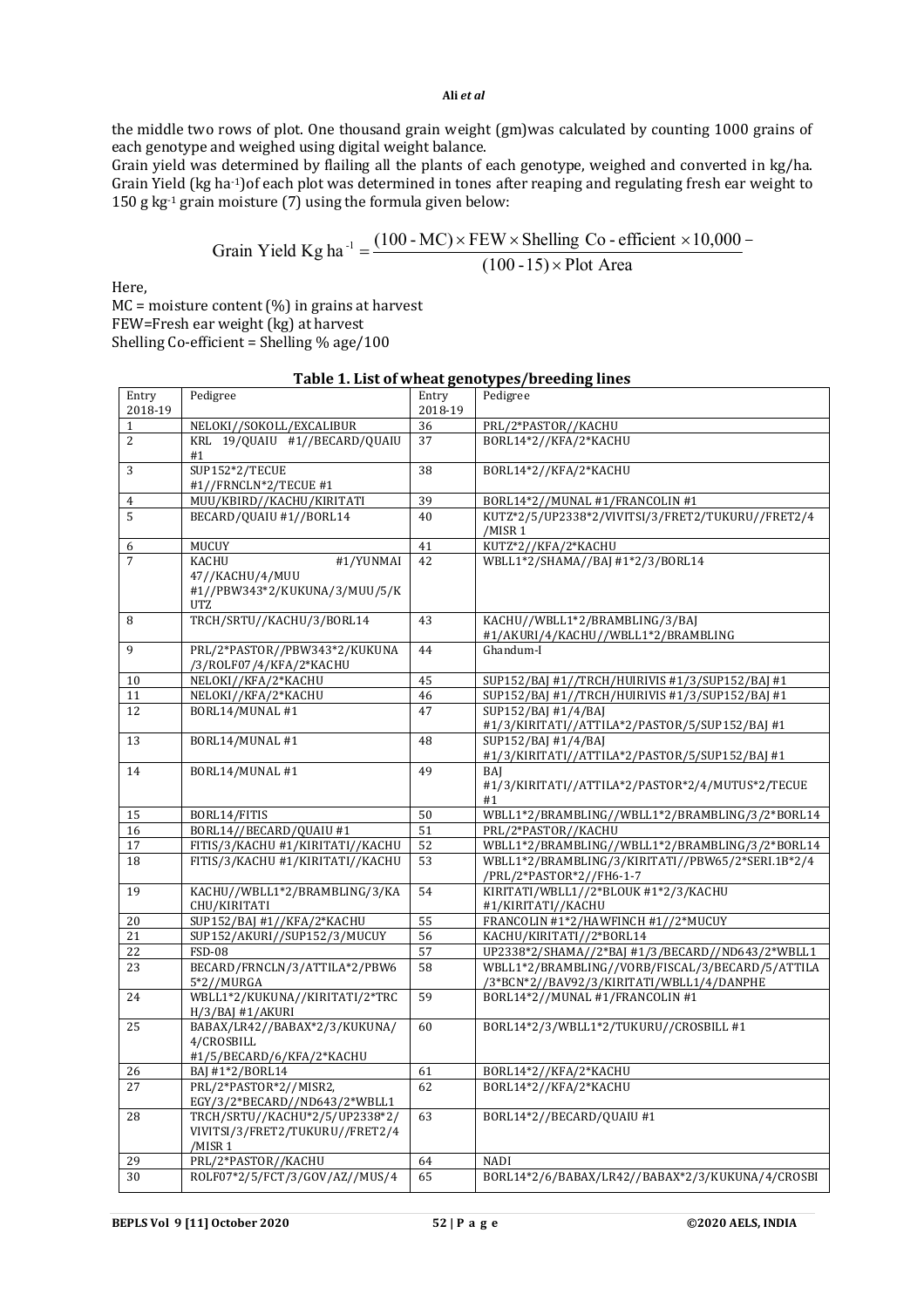|    | /DOVE/BUC*2/6/ATTILA*2/PBW65// |     | LL #1/5/BECARD                                     |
|----|--------------------------------|-----|----------------------------------------------------|
|    | MUU #1/3/FRANCOLIN #1          |     |                                                    |
| 31 | KSW/SAUAL//SAUAL/3/2*BORL14    | 66  | Anaj-17                                            |
| 32 | KFA/2*KACHU*2//SUP152          | 67  | CN079//PF70354/MUS/3/PASTOR/4/BAV92*2/5/HAR311/6   |
|    |                                |     | /BECARD/QUAIU #1/7/BECARD/QUAIU #1                 |
| 33 | KFA/2*KACHU*2//MISR 1          | 68  | KACHU #1/KIRITATI//KACHU*2/3/GRACK/CHYAK           |
| 34 | KFA/2*KACHU*2/3/ATTILA*2/PBW65 | -69 | WBLL1*2/SHAMA//BAJ                                 |
|    | //MURGA                        |     | #1*2/6/ATTILA/3*BCN//BAV92/3/TILHI/4/SUP152/5/SUP1 |
|    |                                |     | 52                                                 |
| 35 | KFA/2*KACHU*2/3/ATTILA*2/PBW65 | 70  | CHIPAK*2/3/KSW/SAUAL//SAUAL                        |
|    | '/MURGA                        |     |                                                    |

## **Statistical analysis**

According to Kwon and Torrie [8], genetic (rg) and phenotypic correlations (rp) between two characters, x1 and x2, were assessed. For Alpha lattice design, analysis of variance with combined data from the two seasons was done for each variantby using the procedure of Steel et al. [9].According to Kwon and Torrie [8] both phenotypic and genotypic correlation coefficients were determined as given below:

$$
r_g = \frac{Covg(X1, X2)}{\sqrt{Vg(X1)} \cdot Vg(X2)}
$$

Where, COVG (X1, X2) =Genetic covariance among x1 and x2; VG (x1) and VG (x2) = Genetic variance for trait X1 and X2, respectively. By using the method of Reeve (1955) (10) and Robertson (1959) (11),for statistical significance genotypic correlation was tested.If the absolute value of genotypic correlation is more than twice of its standard value then it is considered as significant.

$$
r_p = \frac{Covp(X1, X2)}{\sqrt{Vp(X1)}.\,Vp(X2)}
$$

Where, COVp (X1, X2) =Phenotypic covariance among trait X1 and X2; VP (X1) and VP (X2) = Phenotypic variance for trait X1 and X2, respectively. Computer software SAS (version 9.1) was used for this purpose. To estimate components of variance, combined analysis of variance procedure for Alpha lattice design for two locations was used to determine the presence of significant variation among standard parameter of plant. This was doneby using computer program SAS (version 9.1) [12].

# **RESULTS AND DISCUSSION**

Analysis of variance for days to heading revealed highly significant differences (Figure 1). Co-efficient of variance (1.48%) for days to heading was in acceptable range (Figure 1). Significance differences for days to heading represent the genetic variance among the wheat genotypes which can be effectively utilized for making selection for early maturity. Mean value for days to heading was 95.26 Maximum 100days to heading were observed for genotypes No-17 followed by genotype No-48 and 7 with days to heading 100,99 and 98 respectively. Similarly, the minimum 89,90 and 91 days to heading were observed for genotypeNo-5, 4, and 2. The genotypes with minimum days to heading could be utilized in making selection for early maturity (Figure 2). Correlation analysis showed that days to heading has positive and highly significant correlation with plant height, spiklets/spike and grain yield (Table 7). The presence of positive and significant correlation can be used in making indirect selection. A previous study done by Bhanu *et al*. [13] also shows positive and significant association of the yield components with days to heading. Among genotypes non-significant differences were observed by analysis of variance for plant height(Figure 1). Co-efficient of variance for plant height was in acceptable rang of 6.31%(Figure 1). Significance differences among wheat genotypes for plant height represent the presence of genetic variance which provide a chance for selecting desirable genotypes with medium plant for resolve the problem of lodging. Mean value for plant height was 85.43cm maximum 94.2cm were observed for genotype No. 21 followed by genotype No. 43 and 37 with plant height 94.2cm, 93.85cm and 90cm, respectively. Similarly, the minimum 78cm, 81cm and 81.5cm plant height were observed for genotype No. 25, 14 and 29, respectively (figure 2).Correlation analysis revealed that plant height hasno significant positive correlation (r= 0.01) with grain yield only. However, rest of the traits also showed positive correlation with plant height (Table 7). The results of the our study are in contrast with the earlier study done by Kashif et al. (2004) they reported that plant height has non-significant positive correlation with grain yield [14]. For spike length statistical analysis presented highly significant differences amongst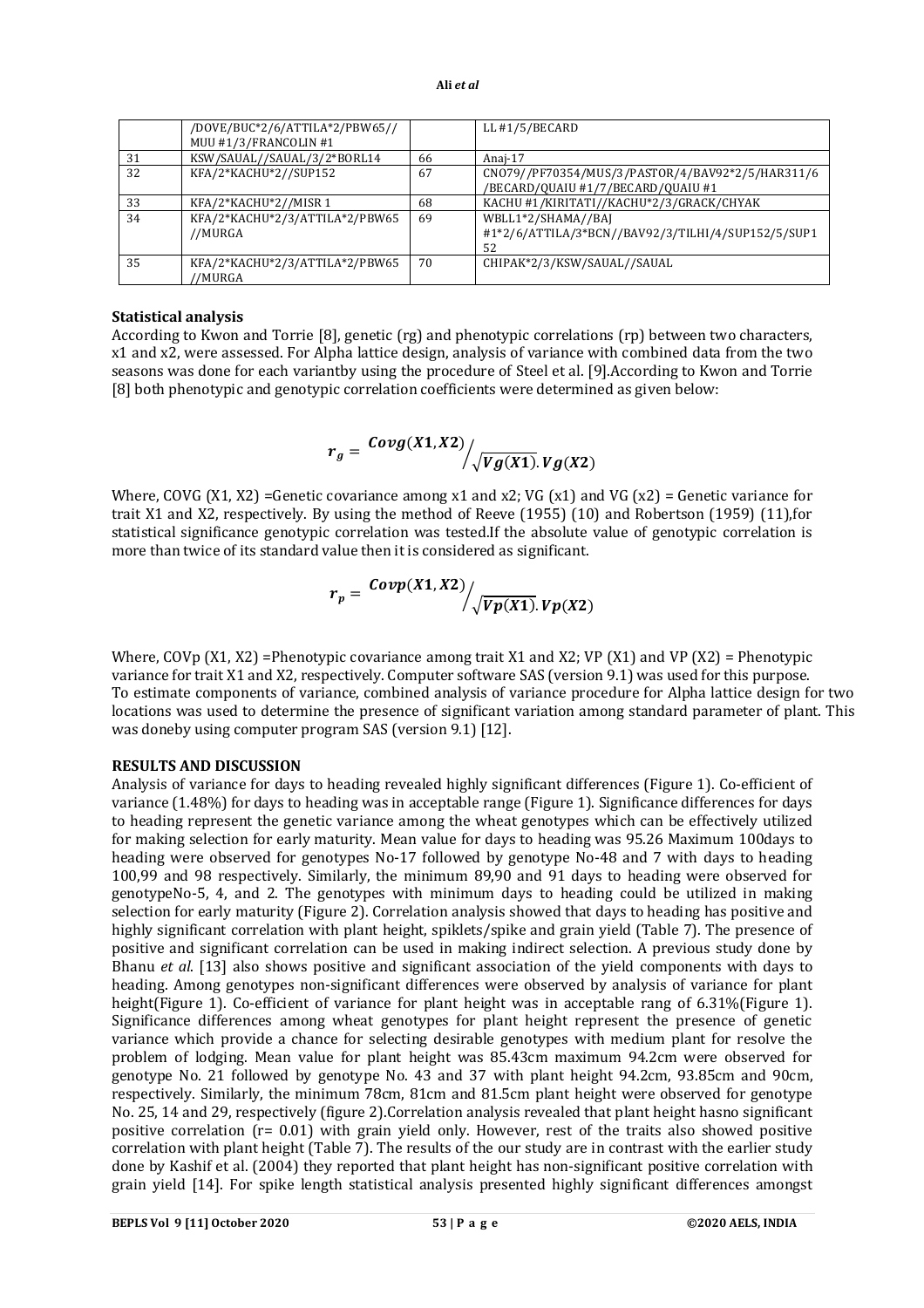genotypes (Figure 1). Co-efficient of variance for spike length was observed in acceptable range of3.42%. (Figure 1).Significance differences of spike length among wheat genotypes shows the genetic variances among genotypes which directly associated with grain yield. Mean value for spike length was recorded 7.99cm, maximum value 9.7cm, 9.85cm and 9.3cm were observed for genotype No-8 followed by genotype No-14 and 2 respectively. Similarly, the minimum value 5.6cm, 5.95cm and 6.27cm spike length was observed for the genotype No69, 56 and 57 respectively (figure 2).Correlation analysis showed that days to heading and plant height had positive and non-significant correlation with spike length, while highly significant correlation with other of the traits (Table 7). The results of current study are in close conformity with the earlier study of Akram *et al*. [15], they also stated significant association of spike length with yield and yield components traits [15]. Highly significant differences amongst the genotypes for spikelet per spike are revealed by analysis of variance (Figure 1).Co-efficient of variance for spiklets spike-1 was observed in acceptable range of 5.07% (Figure 1). Mean value for spiklets spike-1 was observed 14.48, maximum number of spiklets spike-1 19, 18, and 17 was observed for genotype NO-19, 18 and 14 respectively. Similarly, the minimum number of spiklets spike-1 11.1, 11.6, and 12 was observed for the genotype No-45, 6 and 27 respectively (figure 2). More the number of spiklets spike-1 more will be number of grains formation and hence ultimately increase in the grain yield will occur. Spikelet's per spike has positive and highly significant correlation with days to heading and spike length by correlation analysis whereas with plant height and grain yield non-significant and positive correlation was observed(Table 7). Highly significant differences amongst genotypes are shown by analysis of variance for grain yield (Figure 1). Co-efficient of variance for grain yield was observed in acceptable range of 14.06% (Figure 1). Mean value for grain yield was observed 2962kgha-1, maximum grain yield 4037kg, 3862kg, and 3725kg was observed for genotype NO-19, 54 and 1 respectively. Similarly, the minimum grain yield 2162kg, 2225kg, and 2350kg was recorded for the genotype No-11, 25 and 24 respectively (figure 2). The prime objective of any breeding program is to increase grain yield. Therefore, we need to develop such genotypes which having more grain yield. Correlation analysis showed that grain yield has positive and highly significant correlation with days to heading, plant height and spike length, while has non-significant positive correlation with spiklets/spike (Table 7). Kudzelk *et al.* [16] also observed positive correlation of grain yield with other yield relating traits (16).Mean and Standard deviation for days to heading (DH), plant height (PH), spike length (SPKL), spiklets per spike (SPKT/SPK) and grain yield (GY) are given in table 2, 3, 4, 5 and 6 respectively.

| Entry | DH   |          | Entry | DH   |          | Entry | DH   |          | Entry | DH   |          | Entry | DH   |              |
|-------|------|----------|-------|------|----------|-------|------|----------|-------|------|----------|-------|------|--------------|
|       | Mean | Std Dev  |       | Mean | Std      |       | Mean | Std      |       | Mean | Std      |       | Mean | Std          |
|       |      |          |       |      | Dev      |       |      | Dev      |       |      | Dev      |       |      | Dev          |
|       | 97   | 1.41     | 15    | 96.5 | 2.12     | 29    | 94.5 | 0.70     | 43    | 98.5 | 0.70     | 57    | 95.5 | 2.12         |
| 2     | 91.5 | 0.71     | 16    | 95.5 | 0.70     | 30    | 93   |          | 44    | 96.5 | 0.70     | 58    | 94.5 | 2.12         |
| 3     | 96   | $\Omega$ | 17    | 100  | 1.41     | 31    | 94.5 | 0.70     | 45    | 95   | 1.41     | 59    | 94   | $\theta$     |
| 4     | 91   | 1.41     | 18    | 97   | $\Omega$ | 32    | 94   | $\Omega$ | 46    | 94.5 | 0.70     | 60    | 98.5 | 0.70         |
| 5     | 90   | 1.41     | 19    | 97   | 1.41     | 33    | 95   | 1.41     | 47    | 98.5 | 2.12     | 61    | 96.5 | 0.70         |
| 6     | 96   | 1.41     | 20    | 92.5 | 0.70     | 34    | 94   | 1.41     | 48    | 99.5 | 2.12     | 62    | 97   | 1.41         |
| 7     | 98   | 1.41     | 21    | 94   | 2.82     | 35    | 97   | 1.41     | 49    | 97.5 | 2.12     | 63    | 96   | 1.41         |
| 8     | 96   | 1.41     | 22    | 95.5 | 0.70     | 36    | 92   | $\Omega$ | 50    | 94.5 | 2.12     | 64    | 96   | 4.24         |
| 9     | 97   | 1.41     | 23    | 95   | 1.41     | 37    | 97   | 2.82     | 51    | 95.5 | 2.12     | 65    | 93.5 | 2.12         |
| 10    | 96   | $\Omega$ | 24    | 92.5 | 2.12     | 38    | 94.5 | 2.12     | 52    | 96   | 1.41     | 66    | 95.5 | 0.70         |
| 11    | 95.5 | 0.70     | 25    | 94.5 | 2.12     | 39    | 91.5 | 0.70     | 53    | 95.5 | 0.70     | 67    | 95   | 1.41         |
| 12    | 95   | 1.41     | 26    | 96.5 | 0.70     | 40    | 96   | 1.41     | 54    | 95.5 | 0.70     | 68    | 97   | $\mathbf{0}$ |
| 13    | 94   | $\Omega$ | 27    | 91.5 | 2.12     | 41    | 98.5 | 0.70     | 55    | 94   | $\Omega$ | 69    | 96   | $\Omega$     |
| 14    | 96   | 1.41     | 28    | 95   | $\Omega$ | 42    | 92.5 | 0.70     | 56    | 91.5 | 0.70     | 70    | 95   | 1.41         |

**Table 2. Mean and Standard deviation table for days to heading (DH)**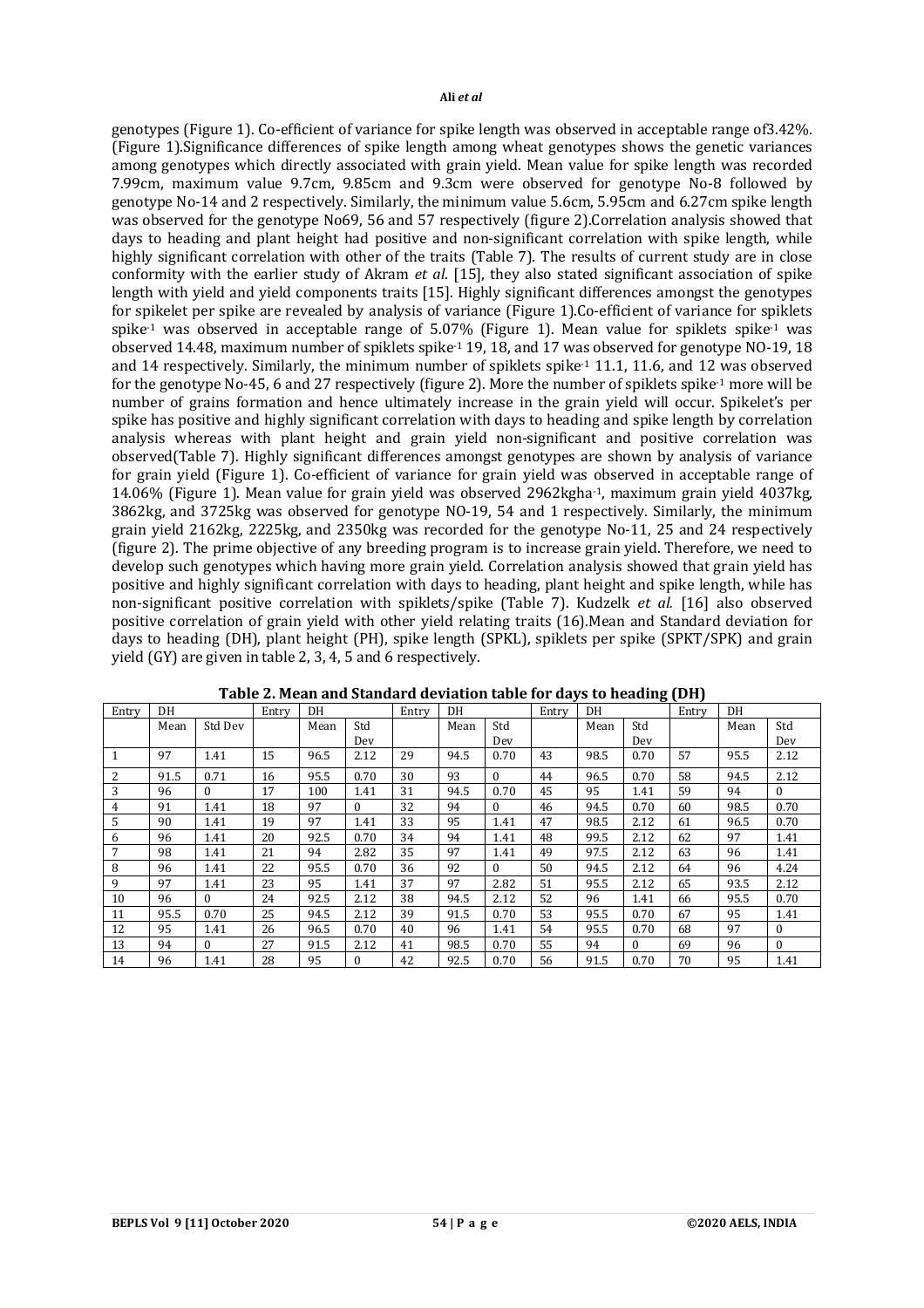



|                           | DF  | DH       | PH    | <b>SPKL</b> | SPKL/SPK | GY       |
|---------------------------|-----|----------|-------|-------------|----------|----------|
| $\n  Rep\n$               |     | 0.18     | 0.02  | 0.18        | 0.01     | 3017.86  |
| $\blacksquare$ Block(Rep) | 8   | 5.48     | 95.29 | 2.11        | 8.27     | 934133.9 |
| $\blacksquare$ Entry      | 69  | $\bf{0}$ | 34.49 | $\bf{0}$    | 0        | $\theta$ |
| Error                     | 61  | 1.98     | 29.08 | 0.07        | 0.54     | 173504   |
| $\blacksquare$ Total      | 139 |          |       |             |          |          |
| $\blacksquare$ CV $(\% )$ |     | 1.48     | 6.31  | 3.42        | 5.07     | 14.06    |

**■ Rep ■ Block(Rep) ■ Entry ■ Error ■ Total ■ CV(%)** 

# **Figure 1. Mean square analysis for days to heading (DH), plant height (PH), spike length (SPKL), spiklets per spike (SPKT/SPK) and grain yield (GY).**

| Table 3. Mean and Standard deviation table for plant height (PH) |  |  |
|------------------------------------------------------------------|--|--|
|                                                                  |  |  |

| Entry | PH    |         | Entry | PH    |         | Entry | PH    |         | Entry | PH    | ັ       | Entry | PH    |         |
|-------|-------|---------|-------|-------|---------|-------|-------|---------|-------|-------|---------|-------|-------|---------|
|       | Mean  | Std Dev |       | Mean  | Std Dev |       | Mean  | Std Dev |       | Mean  | Std Dev |       | Mean  | Std Dev |
| 1     | 80.83 | 2.59    | 15    | 89.17 | 9.66    | 29    | 81.52 | 3.98    | 43    | 93.85 | 5.4     | 57    | 85.52 | 8.74    |
| 2     | 80.33 | 3.30    | 16    | 82.83 | 11.54   | 30    | 84.25 | 6.71    | 44    | 93.5  | 3.5     | 58    | 87.52 | 9.64    |
| 3     | 86    | 11.31   | 17    | 82.5  | 10.61   | 31    | 88.02 | 3.27    | 45    | 81.52 | 5.3     | 59    | 86.02 | 0.96    |
| 4     | 86.99 | 13.67   | 18    | 88.15 | 9.68    | 32    | 84.98 | 6.62    | 46    | 86.85 | 2.61    | 60    | 85.82 | 0.68    |
| 5     | 80.16 | 1.178   | 19    | 88.83 | 0.23    | 33    | 83.67 | 6.59    | 47    | 86.5  | 6.36    | 61    | 88.16 | 1.64    |
| 6     | 80.33 | 0.471   | 20    | 97.58 | 1.53    | 34    | 85.16 | 8.25    | 48    | 90.15 | 3.04    | 62    | 83    | 2.82    |
| 7     | 84.98 | 14.59   | 21    | 94.17 | 0.23    | 35    | 89.15 | 3.04    | 49    | 87.85 | 2.62    | 63    | 83.15 | 3.04    |
| 8     | 83.67 | 10.84   | 22    | 90    | 5.65    | 36    | 83.67 | 3.77    | 50    | 83.85 | 5.87    | 64    | 92    | 2.82    |
| 9     | 88.98 | 0.97    | 23    | 85.16 | 5.42    | 37    | 90.18 | 2.14    | 51    | 83.18 | 3.56    | 65    | 89.5  | 7.77    |
| 10    | 85.33 | 0.47    | 24    | 84.67 | 3.77    | 38    | 74.85 | 10.1    | 52    | 80.15 | 1.20    | 66    | 84.67 | 6.12    |
| 11    | 80.5  | 6.36    | 25    | 78.33 | 2.35    | 39    | 83.98 | 3.27    | 53    | 91.83 | 0.23    | 67    | 86.5  | 3.53    |
| 12    | 84.85 | 2.61    | 26    | 86.52 | 3.08    | 40    | 88.35 | 2.33    | 54    | 89.17 | 0.23    | 68    | 84.83 | 7.30    |
| 13    | 86.52 | 3.98    | 27    | 89    | 1.41    | 41    | 83    | 9.89    | 55    | 82.35 | 2.33    | 69    | 76.98 | 11.76   |
| 14    | 81.68 | 2.80    | 28    | 84.17 | 5.42    | 42    | 80.02 | 1.86    | 56    | 82.08 | 4.83    | 70    | 80.67 | 0.94    |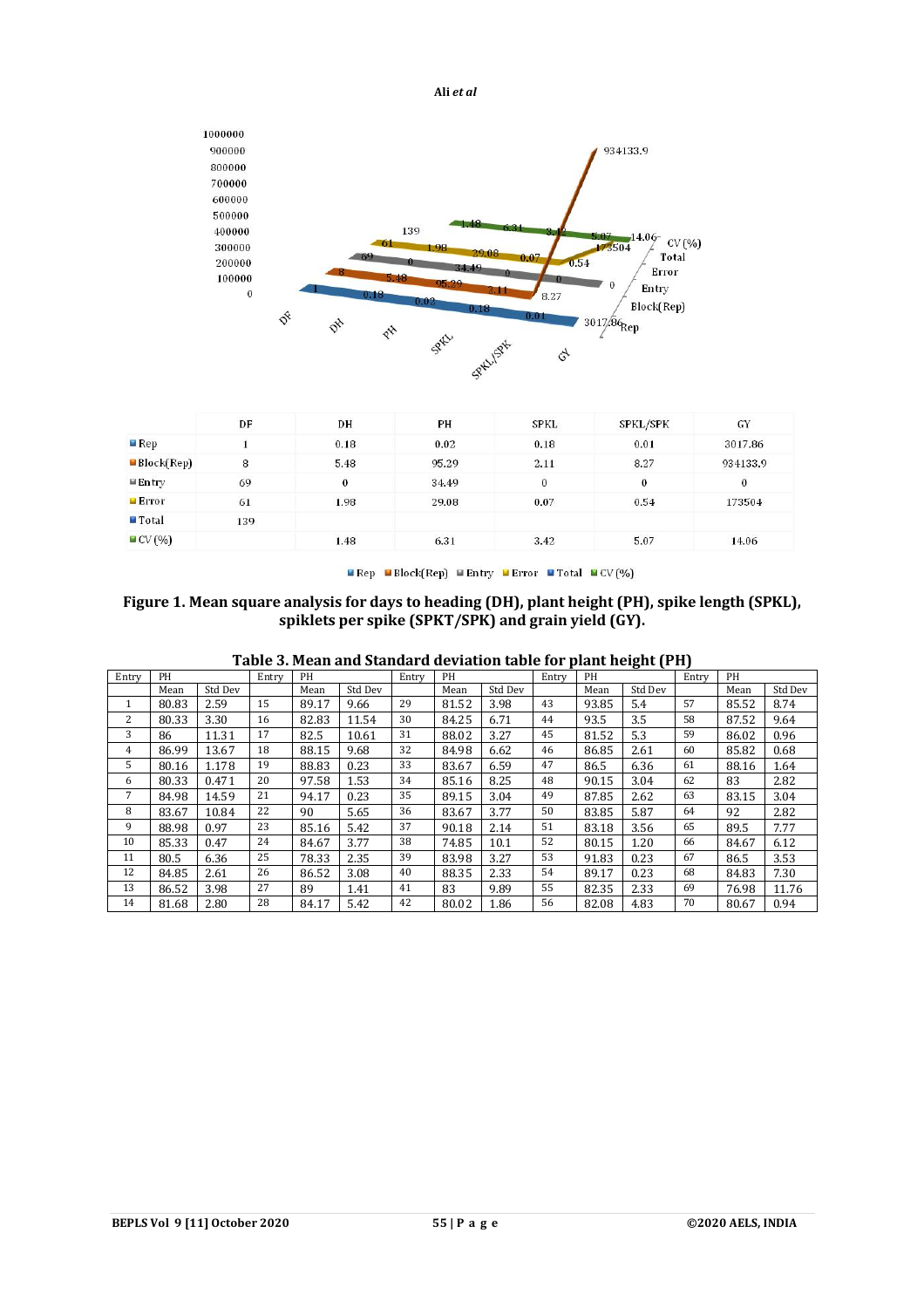

|                         | Mean  | Std Dev | Sum    | Minimum | Maximum |
|-------------------------|-------|---------|--------|---------|---------|
| $\blacksquare$ DH       | 95.26 | 2.28    | 13337  | 89      | 100     |
| $\blacksquare$ PH       | 85.43 | 5.95    | 11960  | 67.7    | 98.67   |
| $\blacksquare$ SPKL     | 7.99  | 0.96    | 1119   | 5.3     | 10.2    |
| $\blacksquare$ SPKT/SPK | 14.49 | 1.7     | 2028   | 10      | 18.7    |
| $\blacksquare$ GY       | 2962  | 518.26  | 414650 | 1475    | 4325    |

■DH ■PH ■SPKL ■SPKT/SPK ■GY

# **Figure2. Descriptive statistics for days to heading (DH), plant height (PH), spike length (SPKL), spiklets per spike (SPKT/SPK) and grain yield (GY).**

|       | Table 4. Mean and Standard deviation table for spike length (SPKL) |              |       |             |             |       |             |             |    |             |                     |       |             |             |
|-------|--------------------------------------------------------------------|--------------|-------|-------------|-------------|-------|-------------|-------------|----|-------------|---------------------|-------|-------------|-------------|
| Entry | <b>SPKL</b>                                                        |              | Entry | <b>SPKL</b> |             | Entry | <b>SPKL</b> |             |    | <b>SPKL</b> |                     | Entry | <b>SPKL</b> |             |
|       | Mean                                                               | Std Dev      |       | Mean        | Std         |       | Mean        | Std         |    | Mean        | Std                 |       | Mean        | Std         |
|       | 8.60                                                               | 0.14         | 15    | 7.75        | Dev<br>0.35 | 29    | 8.1         | Dev<br>0.14 | 43 | 8.3         | Dev<br>$\mathbf{0}$ | 57    | 6.25        | Dev<br>0.35 |
| 2     | 9.3                                                                | $\Omega$     | 16    | 9.7         | 0.14        | 30    | 9.25        | 0.07        | 44 | 8.5         | $\mathbf{0}$        | 58    | 6.95        | 0.35        |
| 3     | 7.8                                                                | 0.14         | 17    | 8.25        | 0.35        | 31    | 9.3         | $\Omega$    | 45 | 7.3         | $\mathbf{0}$        | 59    | 7.1         | 0.14        |
| 4     | 9                                                                  | $\Omega$     | 18    | 10.1        | 0.14        | 32    | 7.85        | 0.21        | 46 | 7.2         | $\Omega$            | 60    | 7.2         | $\theta$    |
| 5     | 8.75                                                               | 0.35         | 19    | 9.45        | 0.35        | 33    | 8.25        | 0.35        | 47 | 9.4         | 0.14                | 61    | 8.75        | 0.35        |
| 6     | 6.95                                                               | 0.35         | 20    | 8           | $\Omega$    | 34    | 7.8         | 0.28        | 48 | 9.3         | 0.14                | 62    | 7.5         | 0.28        |
| 7     | 6.85                                                               | 0.49         | 21    | 7.25        | 0.35        | 35    | 7.2         | $\Omega$    | 49 | 8.4         | 0.14                | 63    | 7.4         | 0.14        |
| 8     | 9.85                                                               | 0.21         | 22    | 7.25        | 0.07        | 36    | 7.25        | 0.07        | 50 | 7.25        | 0.07                | 64    | 8.25        | 0.35        |
| 9     | 8.115                                                              | 0.12         | 23    | 8.15        | 0.21        | 37    | 8.4         | 0.14        | 51 | 7.5         | $\Omega$            | 65    | 6.85        | 0.49        |
| 10    | 9.1                                                                | 0.14         | 24    | 6.85        | 0.21        | 38    | 8.2         | $\Omega$    | 52 | 7.65        | 0.21                | 66    | 8.15        | 0.21        |
| 11    | 8                                                                  | $\Omega$     | 25    | 8.5         | $\theta$    | 39    | 7.15        | 0.21        | 53 | 7.5         | $\Omega$            | 67    | 8.1         | 0.14        |
| 12    | 8.6                                                                | 0.14         | 26    | 8.4         | 0.84        | 40    | 7.5         | $\Omega$    | 54 | 9.25        | 1.06                | 68    | 6.6         | 0.14        |
| 13    | 8.7                                                                | $\mathbf{0}$ | 27    | 7.4         | 0.14        | 41    | 7.75        | 0.07        | 55 | 7.4         | 0.14                | 69    | 5.65        | 0.49        |
| 14    | 9.7                                                                | $\theta$     | 28    | 8           | 0           | 42    | 8.15        | 0.21        | 56 | 5.95        | 0.35                | 70    | 7.4         | 0.14        |

# **Table 5. Mean and Standard deviation table for spikelet per spike (SPKT/SPK)**

| Entry | SPKT/SPK |         | Entry | SPKT/SPK |          | Entry | SPKT/SPK |          | Entry | SPKT/SPK |          | Entry | SPKT/SPK |          |
|-------|----------|---------|-------|----------|----------|-------|----------|----------|-------|----------|----------|-------|----------|----------|
|       | Mean     | Std Dev |       | Mean     | Std      |       | Mean     | Std      |       | Mean     | Std      |       | Mean     | Std      |
|       |          |         |       |          | Dev      |       |          | Dev      |       |          | Dev      |       |          | Dev      |
| 1     | 14.85    | 0.21    | 15    | 14.65    | 0.49     | 29    | 16.35    | 0.49     | 43    | 14.65    | 0.49     | 57    | 14.35    | 0.92     |
| 2     | 14.6     | 0.14    | 16    | 16       | 1.41     | 30    | 15.65    | 0.49     | 44    | 14.85    | 0.21     | 58    | 13       | $\theta$ |
| 3     | 13.3     | 0       | 17    | 15.3     | $\Omega$ | 31    | 16.15    | 0.21     | 45    | 11.15    | 0.21     | 59    | 13       | $\Omega$ |
| 4     | 14.5     | 0.28    | 18    | 17.65    | 0.92     | 32    | 18       | $\Omega$ | 46    | 11.5     | 0.71     | 60    | 13.85    | 0.21     |
| 5     | 12.45    | 0.35    | 19    | 18.5     | 0.28     | 33    | 15.15    | 0.21     | 47    | 16.15    | 0.21     | 61    | 15.5     | 0.28     |
| 6     | 11.65    | 0.49    | 20    | 15       | $\Omega$ | 34    | 14.7     | $\Omega$ | 48    | 15.7     | $\Omega$ | 62    | 14.85    | 0.21     |
|       | 14       | 0.42    | 21    | 13.65    | 0.49     | 35    | 14.7     | $\Omega$ | 49    | 15       | $\theta$ | 63    | 13.5     | 0.28     |
| 8     | 16.3     | 0       | 22    | 13       | 0.99     | 36    | 13.15    | 0.21     | 50    | 13       | $\theta$ | 64    | 15       | 0.99     |
| 9     | 14       | 0.42    | 23    | 14.15    | 0.21     | 37    | 13.85    | 4.45     | 51    | 14       | $\theta$ | 65    | 12.5     | 0.28     |
| 10    | 15.85    | 0.21    | 24    | 12.85    | 0.21     | 38    | 16.65    | 0.49     | 52    | 12.85    | 0.21     | 66    | 14.5     | 0.28     |
| 11    | 14.85    | 0.21    | 25    | 16.5     | 0.71     | 39    | 12.65    | 0.49     | 53    | 14       | 0.42     | 67    | 16.3     | 1.41     |
| 12    | 15       | 0.42    | 26    | 17       | 0.42     | 40    | 14       | $\Omega$ | 54    | 13.35    | 2.33     | 68    | 14.15    | 0.21     |
| 13    | 16.15    | 0.21    | 27    | 12       | $\theta$ | 41    | 15       | $\Omega$ | 55    | 14.3     | $\theta$ | 69    | 12       | $\Omega$ |
| 14    | 17.15    | 0.21    | 28    | 15       | $\theta$ | 42    | 14.3     | $\Omega$ | 56    | 10.15    | 0.21     | 70    | 14.7     | $\Omega$ |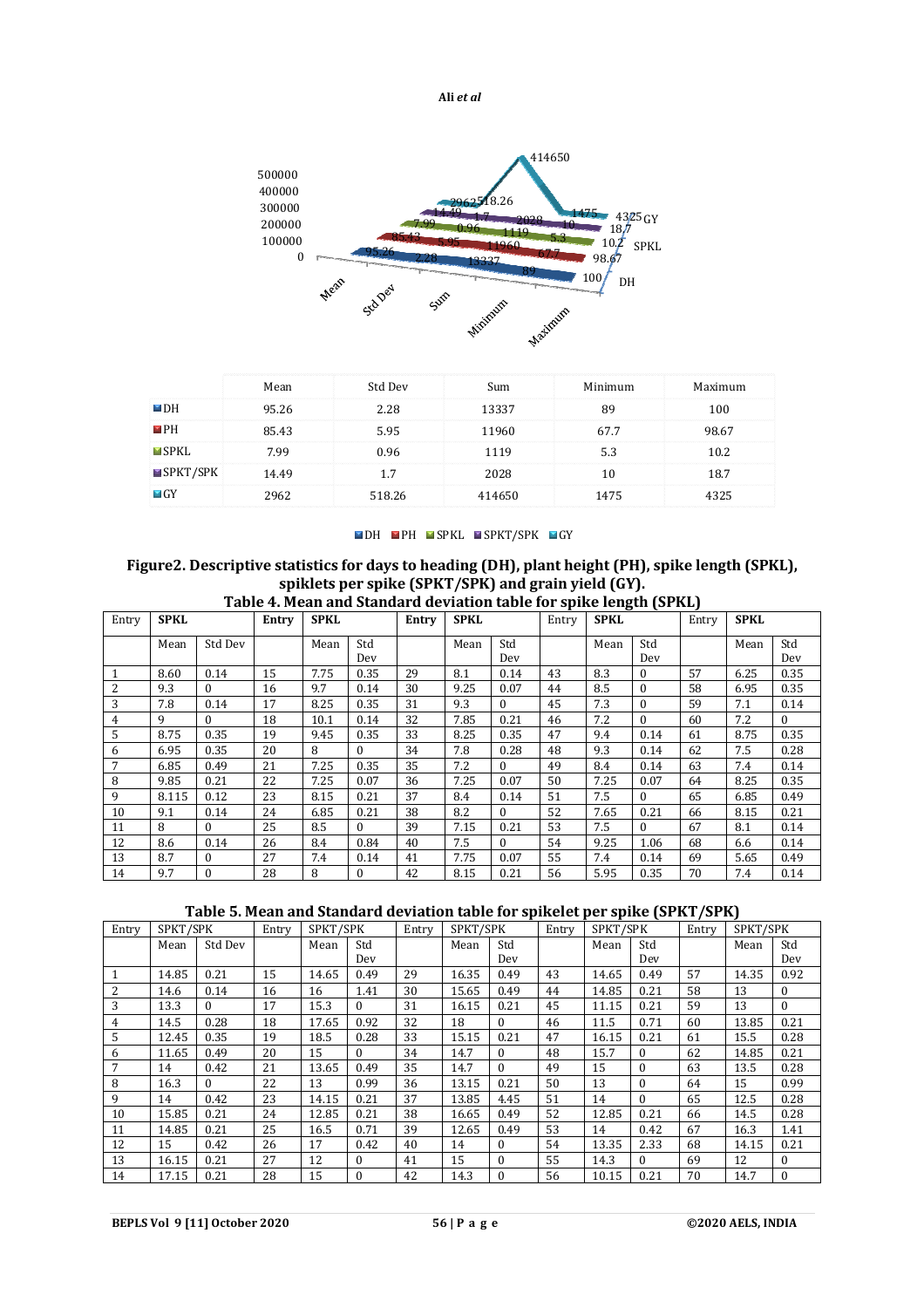| Entry          | 75     |            | Entry | 7      |            | Entry | উ      |            | Entry | 79     |         | Entry | 5      |         |
|----------------|--------|------------|-------|--------|------------|-------|--------|------------|-------|--------|---------|-------|--------|---------|
|                | Mean   | Dev<br>Std |       | Mean   | Dev<br>Std |       | Mean   | Dev<br>Std |       | Mean   | Std Dev |       | Mean   | Std Dev |
| 1              | 3725   | 742.46     | 15    | 3112.5 | 17.68      | 29    | 2812.5 | 88.39      | 43    | 3712.5 | 53.03   | 57    | 2950   | 459.61  |
| $\overline{2}$ | 2937.5 | 88.38      | 16    | 3700   | 141.42     | 30    | 2650   | 176.77     | 44    | 3350   | 35.355  | 58    | 2800   | 70.71   |
| 3              | 3050   | 424.26     | 17    | 2850   | 247.48     | 31    | 3525   | 848.52     | 45    | 2950   | 636.39  | 59    | 2562.5 | 17.68   |
| 4              | 2737.5 | 866.20     | 18    | 2600   | 353.55     | 32    | 2987.5 | 88.38      | 46    | 3137.5 | 548.01  | 60    | 2937.5 | 88.38   |
| 5              | 2787.5 | 441.94     | 19    | 4037.5 | 406.58     | 33    | 2412.5 | 618.72     | 47    | 3237.5 | 159.09  | 61    | 2675   | 106.06  |
| 6              | 2950   | 919.23     | 20    | 2850   | 494.97     | 34    | 2775   | 388.91     | 48    | 3237.5 | 229.81  | 62    | 2612.5 | 300.52  |
| 7              | 3625   | 530.33     | 21    | 2862.5 | 371.23     | 35    | 2450   | 141.42     | 49    | 2887.5 | 123.74  | 63    | 2800   | 601.04  |
| 8              | 3325   | 282.84     | 22    | 2875   | 530.33     | 36    | 3450   | 318.19     | 50    | 2625   | 459.62  | 64    | 2950   | 530.33  |
| 9              | 3137.5 | 159.10     | 23    | 2837.5 | 477.29     | 37    | 3575   | 35.35      | 51    | 2762.5 | 441.94  | 65    | 2587.5 | 760.14  |
| 10             | 2637.5 | 441.94     | 24    | 2350   | 388.91     | 38    | 3137.5 | 17.68      | 52    | 2487.5 | 689.43  | 66    | 3000   | 1131.37 |
| 11             | 2162.5 | 229.81     | 25    | 2225   | 141.42     | 39    | 2787.5 | 53.03      | 53    | 2975   | 530.33  | 67    | 3137.5 | 512.65  |
| 12             | 3537.5 | 88.38      | 26    | 3075   | 70.71      | 40    | 2462.5 | 1396.53    | 54    | 3862.5 | 229.81  | 68    | 2837.5 | 88.38   |
| 13             | 3050   | 671.75     | 27    | 3037.5 | 1042.98    | 41    | 3150   | 388.91     | 55    | 2562.5 | 17.68   | 69    | 3100   | 813.17  |
| 14             | 3400   | 106.1      | 28    | 2937.5 | 53.03      | 42    | 3075   | 35.35      | 56    | 2600   | 459.61  | 70    | 2325   | 106.07  |

**Table 6. Mean and Standard deviation table for grain yield (GY)**

| Table 7. Phenotypic (below diagonal) and genetic (above diagonal) correlation among days to   |
|-----------------------------------------------------------------------------------------------|
| heading (DH), plant height (PH), spike length (SPKL), spiklets per spike (SPKT/SPK) and grain |
| $-1.11$ (CV)                                                                                  |

|                | $y$ iciu (u i j. |          |             |                |          |  |  |  |  |  |  |  |  |
|----------------|------------------|----------|-------------|----------------|----------|--|--|--|--|--|--|--|--|
| <b>Traits</b>  | <b>DH</b>        | PН       | <b>SPKL</b> | <b>SPKTSPK</b> | GY       |  |  |  |  |  |  |  |  |
| <b>DH</b>      | $\mathbf{1}$     | $0.66**$ | 0.14        | $0.40**$       | $0.47**$ |  |  |  |  |  |  |  |  |
| PН             | 0.15             | 1        | $0.64**$    | $0.33**$       | 0.01     |  |  |  |  |  |  |  |  |
| <b>SPKL</b>    | 0.12             | 0.10     | 1           | $0.76**$       | $0.46**$ |  |  |  |  |  |  |  |  |
| <b>SPKTSPK</b> | $0.31**$         | 0.02     | $0.70**$    |                | 0.20     |  |  |  |  |  |  |  |  |
| <b>GY</b>      | $0.23**$         | $0.21**$ | $0.31**$    | 0.14           |          |  |  |  |  |  |  |  |  |

# **CONCLUSIONS AND RECOMMENDATION**

Analysis of variance showed the significant differences for morphological and yield related traits which depicts the presence of genetic variability and hence could be exploited in future breeding program. Analysis of correlation shown positive significance of grain yield with days to heading, length of spike and thousand grain weight however positive and non-significant correlation was shown for grain yield with plant height and spikelet per spike. For yield improvement traits having positive correlation with grain yield should be utilized. On the basis of mean performance, the genotypes No. 2, 4, and 5 showed early maturity and could be used as indirect criteria that can be used in onward breeding programs. Among the genotypes the Line No. 1, 19, and 54 showed superior performance for grain yield and could be recommended for commercial cultivation after further evaluation at multi-locations.

#### **REFERENCES**

- 1. Haji, H. M. and Hunt, L. A. (1998). Genotype × environment interactions and underlying environmental factors for winter wheat in Ontario. Can. J. Plant Sci. 79: 497–505.
- 2. Gupta P.K., Kulwal P.L., Rustgi S. (2005): Wheat cytogenetics in the genomics era and its relevance to breeding. Cytogenetics and Genome Research, 109: 315–327.
- 3. Fernandes JMC, Nicolau M, Pavan W, Hölbig CA, Karrei M, de Vargas F, Bavaresco JLB, Lazzaretti AT, Tsukahara RY. (2000). A weather-based model for predicting early season inoculum build-up and spike infection by the wheat blast pathogen. Trop Plant Pathol. ;42:230–237. doi: 10.1007/s40858-017-0164-2
- 4. Abdul Rehman, Luan Jingdong, Babar Shahzad, Imran Hussain. Ghulam Nabi, Muhammad Shahid Iqbal (2015). Economic perspectives of major field crops of Pakistan. Volume 1, Issue 3, November, Pages 145-15
- 5. Ajmal, S. U., N. Zakir and M. Y. Mujahid. (2009). Estimation of genetic parameters and character association in wheat. J. Agric. Biol. Sci., 1(1):15-18.
- 6. Dixit P, Dubey DK (1984). Path analysis in lentil (Lens culinaris Med.). Lens Newsletter 11(2): 15-17
- 7. Carangal VR, Ali SM, Koble AF, Rinke EH, Sentz JC. (1971). Comparison of S1 with testcross evaluation for recurrent selection in maize. Crop Science. ; 11: 658-661.
- 8. Kwon, S.H. and J.H. Torrie. (1964). Heritability and inter-relationship among traits of two Soybean Populations. Crop Sci. 4:196-198.